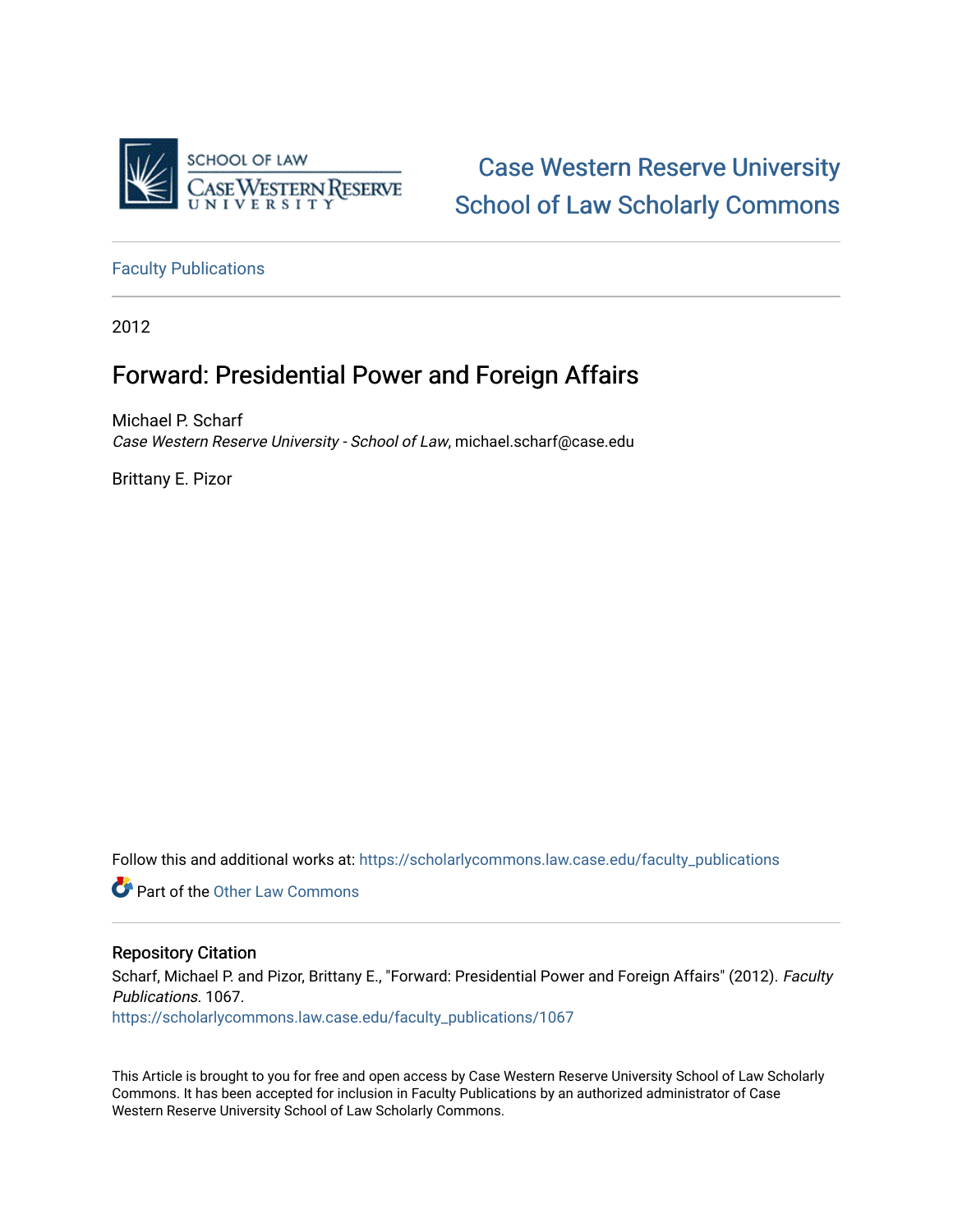# Foreword: Presidential Power and Foreign Affairs

### *Michael P. Scharf*[\\*](#page-1-0) *Brittany Pizor*[†](#page-1-1)

I

History records that the 2012 U.S. presidential election was decided by close to a  $1\%$  $1\%$  margin in the swing state of Ohio.<sup>1</sup> At the height of the presidential election campaign, in the critical state of Ohio, Case Western Reserve University School of Law hosted a daylong symposium to explore the contemporary debate over the foreign affairs powers of the U.S. president.

While modern presidential elections usually focus on the economy, foreign policy often plays an important part in the outcome. For example, in 1980, President Jimmy Carter's handling of the Iran hostage crisis probably cost him re-election. In 2004, the presidential candidates' approach to terrorism and national security were ranked as top concerns of the electorate[.2](#page-1-3) And while foreign affairs was not the uppermost concern on the minds of most voters in the 2012 election, polling did indicate that unease about President Barack Obama's handling of the terrorist attack on the U.S. Consulate in Benghazi, Libya<sup>[3](#page-1-4)</sup> significantly tightened the race in its closing days.<sup>[4](#page-1-5)</sup>

Though presidential candidates often campaign on the economy, presidents tend to quickly turn their attention to foreign policy once in office. This is especially true in recent years, where a closely divided Congress has largely frustrated the president's domestic agenda, but has left the president essentially a free hand to unilaterally shape foreign policy. While President George W. Bush

- <span id="page-1-3"></span>2. Uri Friedman, *Did Foreign Policy Matter in the 2012 Election*?, FOREIGN POL'Y, Nov. 7, 2012, http://blog.foreignpolicy.com/posts/2012 /11/07/did\_foreign\_policy\_matter\_in\_the\_2012\_election.
- <span id="page-1-4"></span>3*. How the Benghazi Attack Unfolded*, WALL ST. J., Sept. 21, 2012, http:// online.wsj.com/article/SB10000872396390444620104578008922056244096 .html.
- <span id="page-1-5"></span>4. Friedman, *supra* note 2.

<span id="page-1-0"></span><sup>\*</sup> John Deaver Drinko—Baker & Hostetler Professor of Law and Associate Dean for Global Legal Studies, Case Western Reserve University School of Law. First person references in the Foreword are to Michael Scharf.

<span id="page-1-1"></span><sup>†</sup> Symposium Editor, *Case Western Journal of International Law*, J.D. (expected 2013).

<span id="page-1-2"></span><sup>1</sup>*. Ohio Puts Obama over the Top*, UPI, Nov. 6, 2012, http://www.upi .com/Top\_News/US/2012/11/06/Ohio-puts-Obama-over-the-top/UPI-59631352263101/.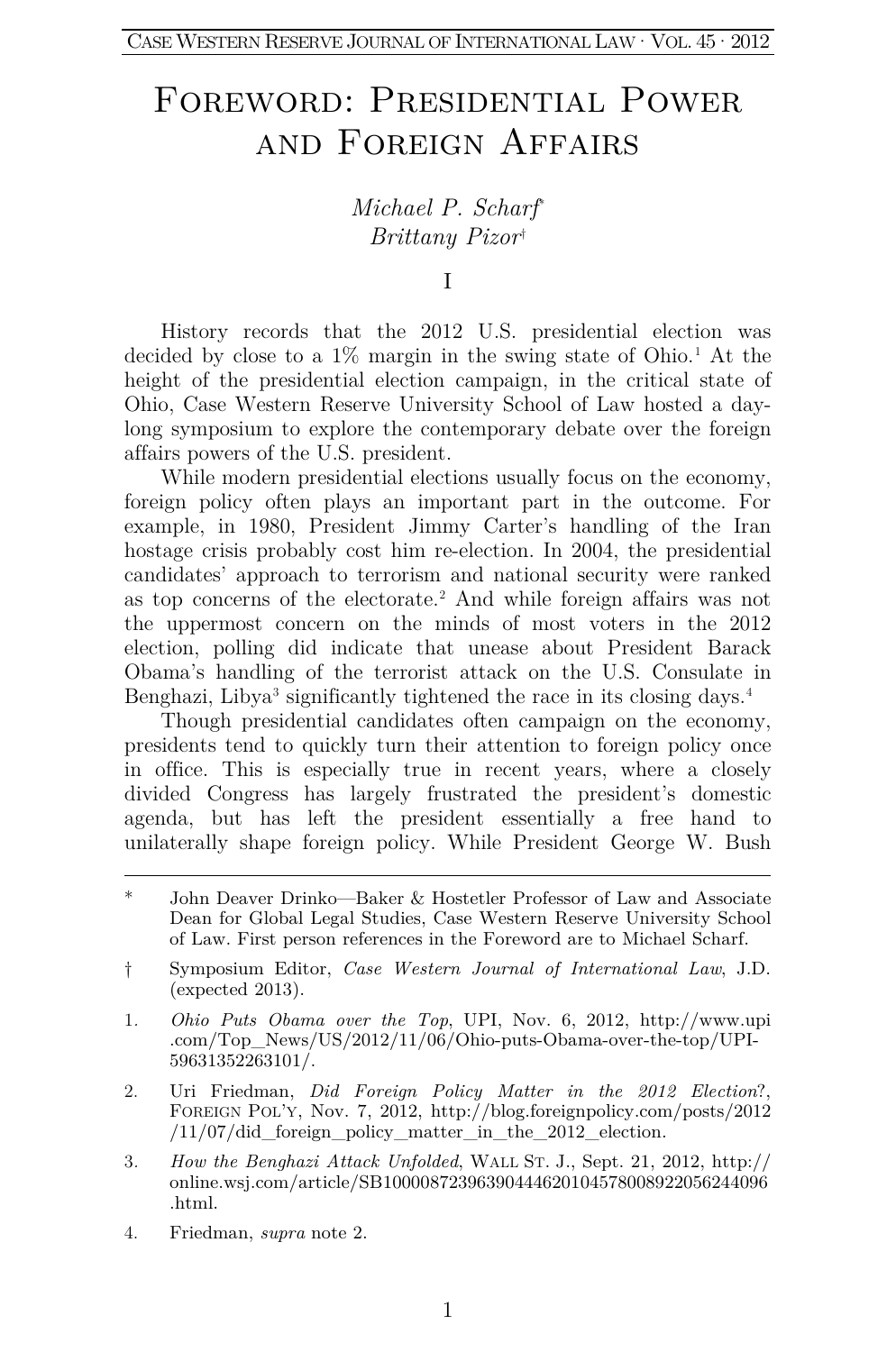was criticized for a host of actions he instituted without congressional authorization in the "war on terror," *Foreign Policy* magazine has pointed out that by going to war against Libya without congressional authorization and exponentially expanding the use of drone strikes throughout the globe, "Obama is bringing America closer to the imperial presidency than Bush ever did."[5](#page-2-0)

With these concerns as backdrop, and the election just around the corner, September 2012 seemed like a propitious time for a major conference titled "Presidential Power and Foreign Affairs," though the issues addressed will have continuing relevance for many years to come. The symposium was funded by a grant from the Wolf Family Foundation, organized by Case Western Reserve's Frederick K. Cox International Law Center, and co-sponsored by the International Association of Penal Law (American National Section), the American Society of International Law, the International Law Association (American Branch), and the Public International Law and Policy Group.

The Symposium began with a Keynote Speech by Harvard Law Professor Jack Goldsmith, who had been Assistant Attorney General in charge of the Department of Justice Office of Legal Counsel*.*  Symposium panels, featuring two dozen leading experts from government, international organizations, private practice, nongovernmental organizations, and academia, focused on "Presidential Power in a War without End," "The War Powers Resolution at 40," "Rendition and Targeted Killings of Americans," "The President's Power to Manage International Economic Affairs," and "The President's Power to Implement International Law after *Medellín v. Texas*." The Conference ended with a debate between the foreign policy advisers of the two presidential campaigns, moderated by American Society of International Law Executive Director Elizabeth Anderson, focusing on differences in how the two candidates would approach the foreign affairs powers of the president.

The archived webcast of the Symposium is available for viewing anytime at http://law.case.edu/centers/cox/webcast.asp?dt=20120 907. In addition, panelists Jack Goldsmith, Mike Newton (Vanderbilt), Milena Sterio (CSU), and Bahar Azmy (Legal Director of the Center for Constitutional Rights) appeared as guests on "Talking Foreign Policy," the Public Radio show that I produce and host on WCPN 90.3 FM Ideastream. The archived broadcast is available at http://law.case.edu/TalkingForeignPolicy.

This symposium issue of the *Case Western Reserve Journal of International Law* contains twenty-two articles generated from the

<span id="page-2-0"></span><sup>5.</sup> Bruce Ackerman, *Obama's Unconstitutional War*, FOREIGN POL'Y, Mar. 24, 2011, http://www.foreignpolicy.com/articles/ $2011/03/24/8$ obama\_s\_ unconstitutional\_war.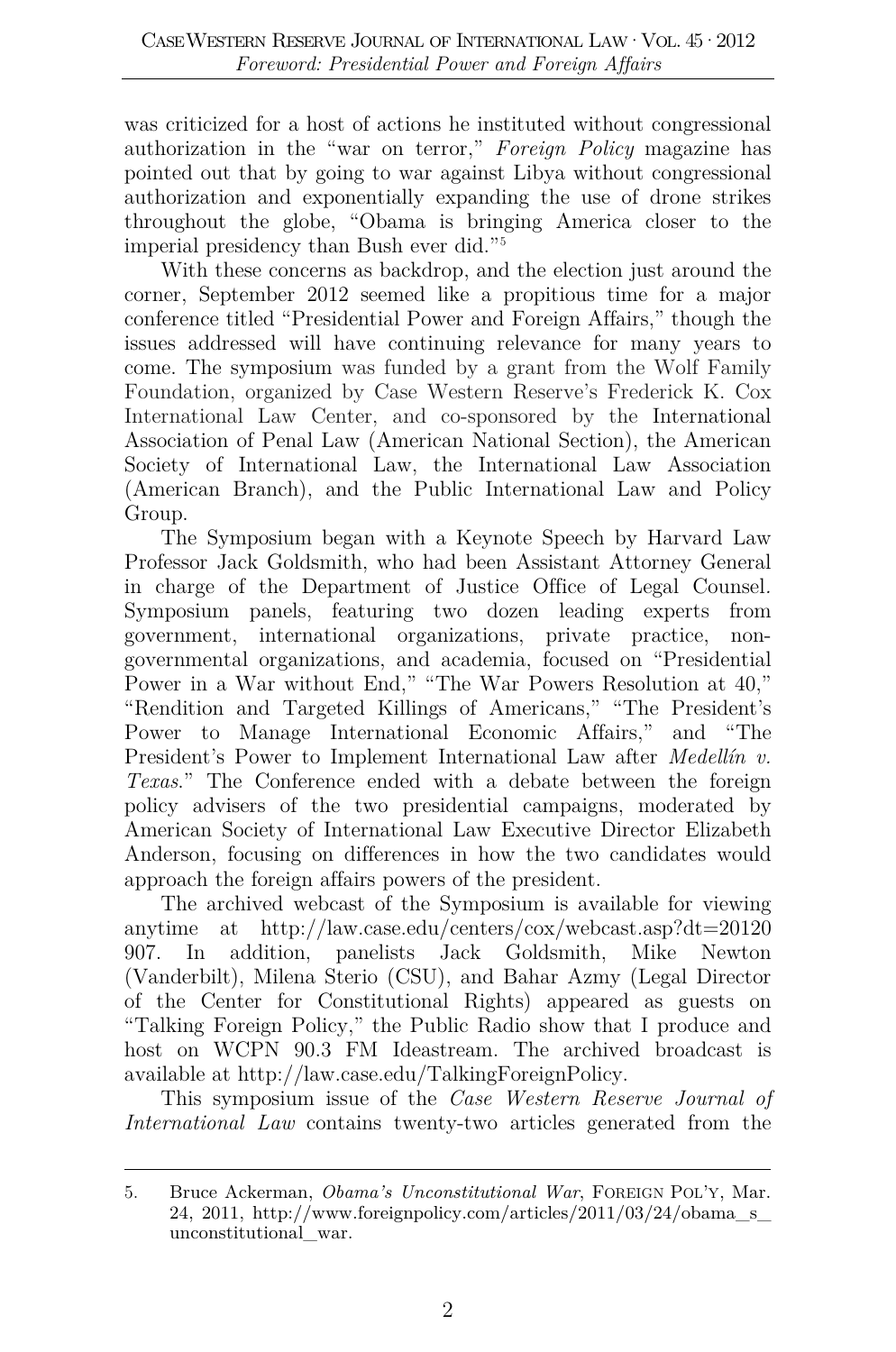"Presidential Power and Foreign Affairs" symposium, followed by the text of the annual Cox Center Humanitarian Award Lecture delivered by the Mrs. Fatou Bensouda, entitled *Reflections from the International Criminal Court Prosecutor*. The symposium issue also includes three student Notes related to the topic of the symposium.

#### II

This symposium issue opens with a commentary by the conference's keynote speaker, Jack Goldsmith, whose article, *Power and Constraint: The Accountable Presidency After 9/11*, [6](#page-3-0) asserts that, in fact, little was at stake in the 2012 election with respect to presidential power in the area of foreign affairs and national security. Professor Goldsmith does not argue that the country's foreign policy will remain static, but rather that regardless of who won the presidency, national security policy would continue down the same path that was set by the Bush Administration in the aftermath of 9/11 as modified by Congress, the courts, and the bureaucracy.

The issue continues with a trio of articles addressing the concept of vast presidential power during a "war without end" from different perspectives. The title of this panel was inspired by George Orwell's dystopian classic, *1984*, [7](#page-3-1) where the people of the State of Oceania are told that their country is perpetually at war. The enemy changes from Eurasia to Eastasia, but the war is permanent—its real purpose to control dissent and sustain governmental power. The Legal Director of the Center for Constitutional Rights, Baher Azmy's article, *An Insufficiently Accountable Presidency: Some Reflections on Jack Goldsmith's Power and Constraint*, [8](#page-3-2) argues that Goldsmith's thesis is flawed in large part because he wrongly assumes that the congressional and judicial constraints imposed on the president's actions in the war on terror have bestowed legitimacy upon those actions. Azmy argues that the constraints have not been sufficient and that the pendulum has not swung far enough back toward protection of due process and civil liberties since 9/11. Former Deputy Assistant Secretary of Defense Sandra L. Hodgkinson's article, *Executive Power in a War Without End: Goldsmith, the Erosion of Executive Authority on Detention, and the End of the War on* 

<span id="page-3-0"></span><sup>6.</sup> Jack Goldsmith, *Power and Constraint*, 45 CASE WES. RES. J. INT'L L. 11 (2012).

<span id="page-3-1"></span><sup>7.</sup> GEORGE ORWELL, 1984 (1934).

<span id="page-3-2"></span><sup>8.</sup> Baher Azmy, *An Insufficiently Accountable Presidency: Some Reflections on Jack Goldsmith's Power and Constraint*, 45 CASE WES. RES. J. INT'L L. 23 (2012).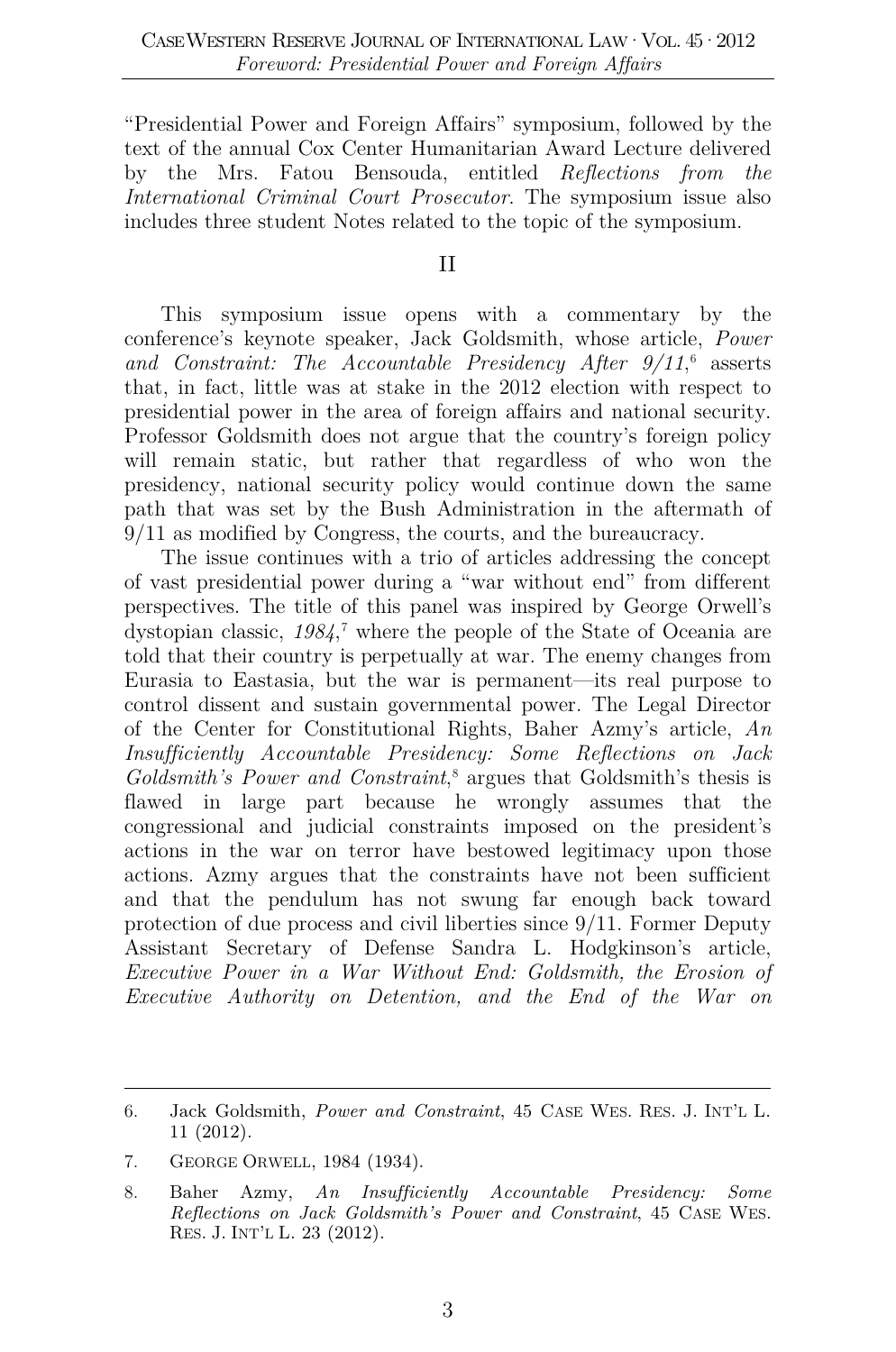*Terror*, [9](#page-4-0) challenges the premise that the war on al-Qaeda is in fact a war without end, and outlines its likely final stages, leading to release of all detainees held at Guantanamo Bay. The final article, *War Without End? Legal Wrangling Without End*, [10](#page-4-1) by George Mason University Law Professor Jeremy Rabkin, argues that Congress and the courts have gone too far in contracting executive authority in the post-9/11 era.

The issue moves on to a group of five articles examining the War Powers Resolution, which was enacted forty years ago but continues to be as controversial as ever today. Laurie R. Blank, Professor at Emory University School of Law, begins in *Presidential Foreign*  Policy: An Opportunity for International Law Education,<sup>[11](#page-4-2)</sup> by describing how the War Powers Resolution has had the positive effect of impelling the president to communicate military policy rationales and justifications to the public. Next, Robert F. Turner, Associate Director of the Center for National Security Law at the University of Virginia, argues in *The War Powers Resolution at 40: Still an Unconstitutional, Unnecessary, and Unwise Fraud that Contributed Directly to the 9/11 Attacks*, [12](#page-4-3) that the War Powers Resolution has done tremendous harm to U.S. national security and the cause of world peace—including playing a key role in encouraging Osama bin Laden to launch the 9/11 attacks. Gregory Noone, Director of the National Security Law and Intelligence Program at Fairmont State University, in turn argues in *The War Powers Resolution and Public Opinion*[13](#page-4-4) that the War Powers Resolution has become a "political cover" for Congress. Professor Noone explains how Congress usually acquiesces to the president's swift and small scale use of force and only rarely threatens legislative action when the use of force is prolonged and unpopular. The next article, *The War Powers Resolution—A Dim and Fading Legacy*[14](#page-4-5) by John Crook, Vice President of the American Society of International Law and former

- <span id="page-4-0"></span>9. Sandra L. Hodgkinson, *Executive Power in a War Without End: Goldsmith, the Erosion of Executive Authority on Detention, and the End of the War on Terror*, 45 CASE WES. RES. J. INT'L L. 65 (2012).
- <span id="page-4-1"></span>10. Jeremy Rabkin, *War Without End? Legal Wrangling Without End*, 45 CASE WES. RES. J. INT'L L. 81 (2012).
- <span id="page-4-2"></span>11. Laurie R. Blank, *Presidential Foreign Policy: An Opportunity for International Law Education*, 45 CASE WES. RES. J. INT'L L. 101 (2012).
- <span id="page-4-3"></span>12. Robert F. Turner, *The War Powers Resolution at 40: Still an Unconstitutional, Unnecessary, and Unwise Fraud that Contributed Directly to the 9/11 Attacks*, 45 CASE WES. RES. J. INT'L L. 109 (2012).
- <span id="page-4-4"></span>13. Gregory Noone, *The War Powers Resolution and Public Opinion*, 45 CASE WES. RES. J. INT'L L. 145 (2012).
- <span id="page-4-5"></span>14. John R. Crook, *The War Powers Resolution—A Dim and Fading Legacy*, 45 CASE WES. RES. J. INT'L L. 157 (2012).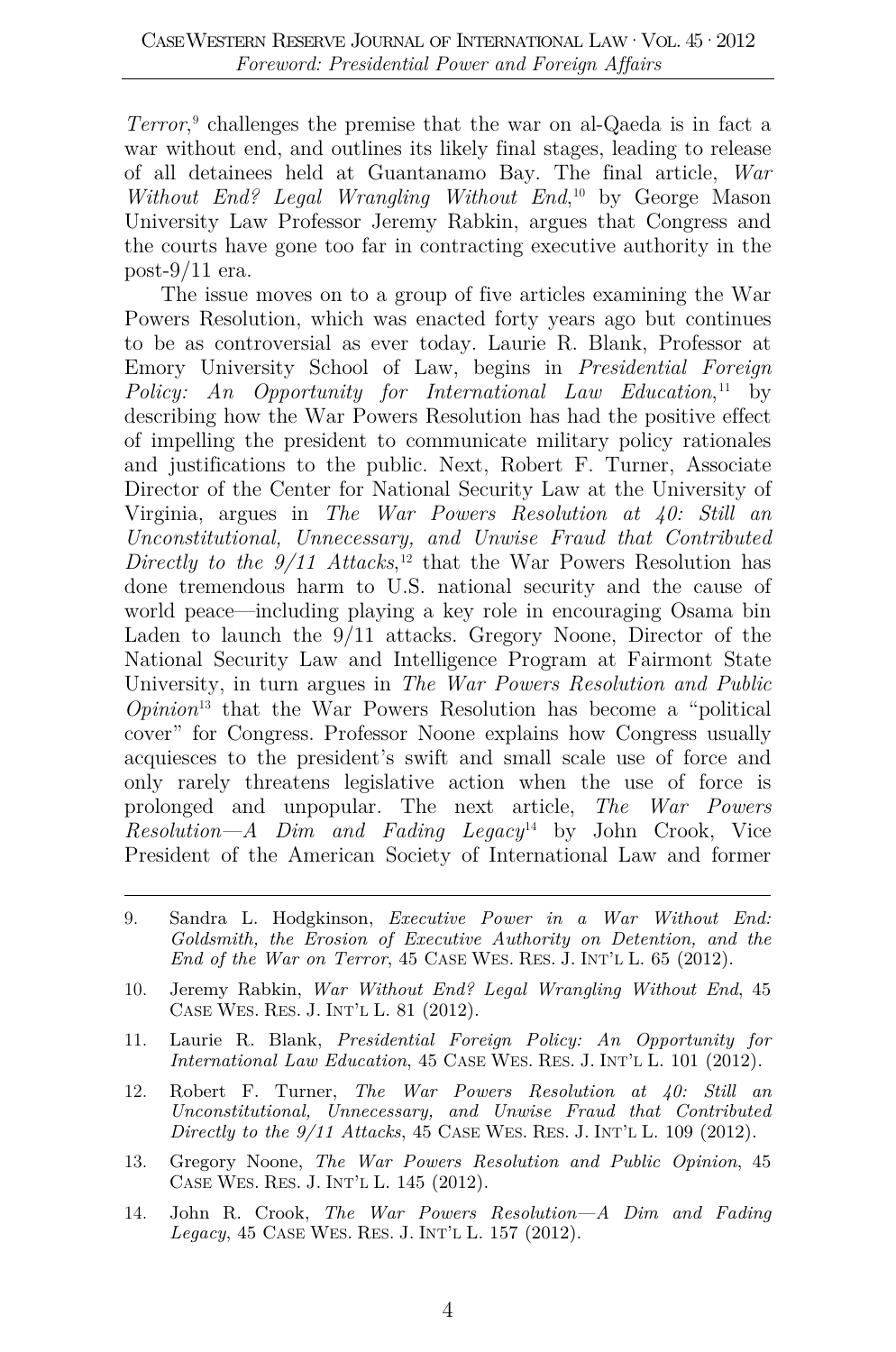Assistant Legal Adviser at the U.S. Department of State, argues that the War Powers Resolution has actually had very little impact over the past forty years and will likely have even less impact in the future. This section concludes with Michael Newton's article *Inadvertent Implications of the War Powers Resolution*. [15](#page-5-0) Newton, a Professor at Vanderbilt University School of Law and former Deputy to the Ambassador-at-Large for War Crimes Issues, writes that the War Powers Resolution has perversely encouraged presidents to embrace military strategies designed to avoid application of the War Powers Resolution rather than to best fulfill strategic objectives.

The issue's next set of articles address targeted killings and use of Predator drones. In *The United States' Use of Drones in the War on Terror: The (Il)legality of Targeted Killings Under International Law*, [16](#page-5-1) Milena Sterio, Professor at Cleveland State University Marshall College of Law, explains the legal issues and problems associated with having the CIA, as opposed to the Department of Defense, operate the drone program. She concludes that a military-led drone operation would better ensure that the rule of law guides the use of force. Next, in *America's Drone Wars*, [17](#page-5-2) Professor Leila Nadya Sadat, Director of the Whitney Harris World Law Institute at Washington University School of Law, examines the legal and ethical questions of using drones. She concludes that targeted killings outside of areas of active hostilities violate international law; but even in areas of active hostilities drone killings may still violate intentional law if they violate proportionality or threaten civilians. Building on that theme, in *Targeted Killing: When Proportionality Gets All Out of Proportion*, [18](#page-5-3) Professor Amos N. Guiora of University of Utah argues that targeted killings need to be subject to more rigorous standards, criteria, and guidelines, and advocates judicial oversight by a specialized court. This section concludes with *Rightly Dividing the Domestic Jihadist from the Enemy Combatant in the "War Against al-Qaeda"—Why It Matters in Rendition and Targeted Killings*, [19](#page-5-4) by

- <span id="page-5-2"></span>17. Leila Nadya Sadat, *America's Drone Wars*, 45 CASE WES. RES. J. INT'L L. 215 (2012).
- <span id="page-5-3"></span>18. Amos N. Guiora, *Targeted Killing: When Proportionality Gets All Out of Proportion*, 45 CASE WES. RES. J. INT'L L. 235 (2012).
- <span id="page-5-4"></span>19. Jeffrey F. Addicott, *Rightly Dividing the Domestic Jihadist from the Enemy Combatant in the "War Against al-Qaeda"—Why It Matters in Rendition and Targeted Killings*, 45 CASE WES. RES. J. INT'L L. 259 (2012).

<span id="page-5-0"></span><sup>15.</sup> Michael A. Newton, *Inadvertant Implications of the War Powers Resolution*, 45 CASE WES. RES. J. INT'L L. 173 (2012).

<span id="page-5-1"></span><sup>16.</sup> Milena Sterio, *The United States' Use of Drones in the War on Terror: The (Il)legality of Targeted Killings Under International Law*, 45 CASE WES. RES. J. INT'L L. 197 (2012).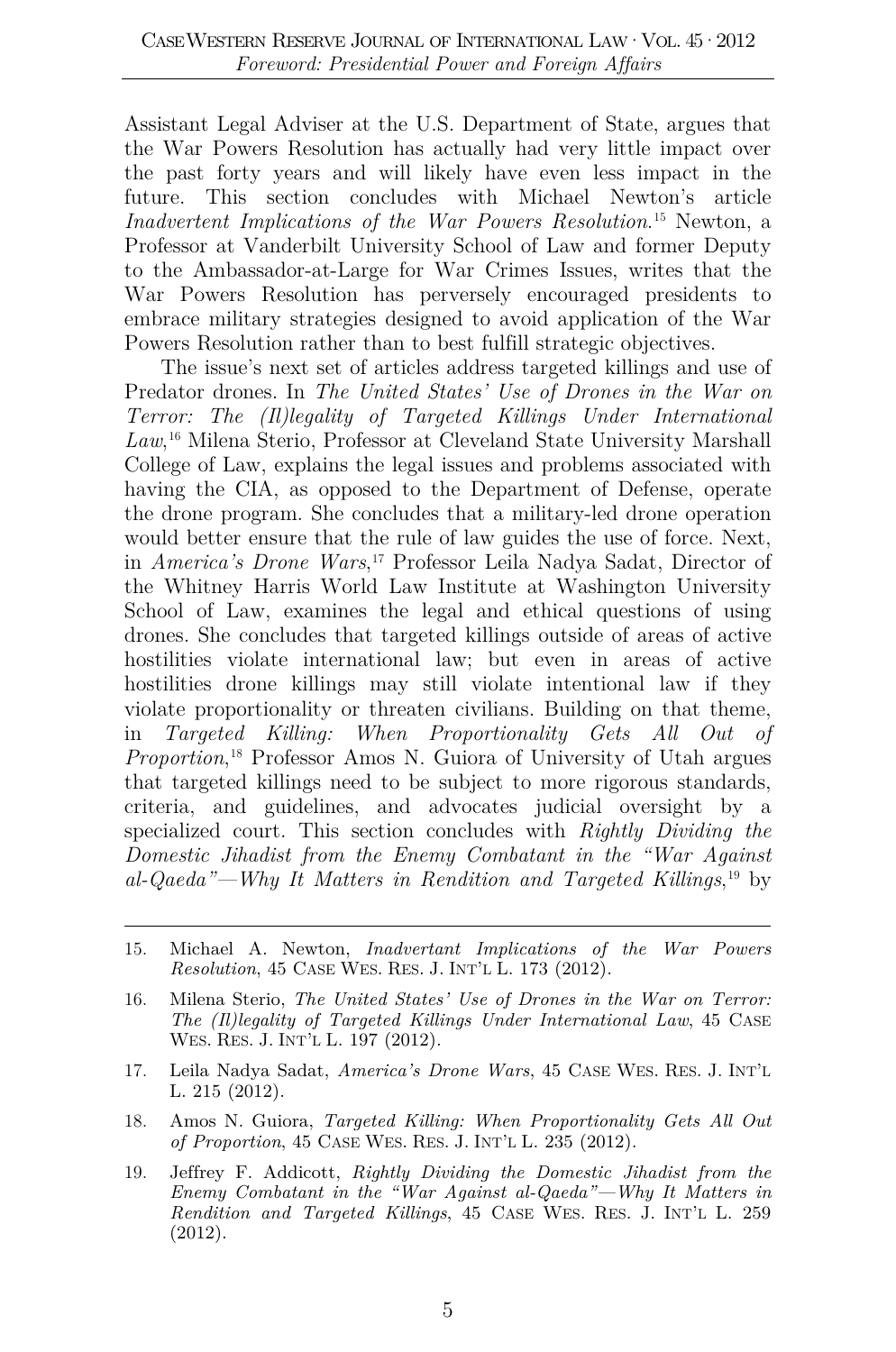Professor Jeffrey F. Addicott, Director of the Center for Terrorism Law at St. Mary's University, which argues that the United States needs to differentiate al-Qaeda from domestic jihadi terrorists to avoid a legal gray area.

The issue's next set of articles address the president's power to manage international economic affairs. Professor Chris Wold of Lewis & Clark Law School, focuses on the growing dangers of the greenhouse effect in *Climate Change, Presidential Power, and Leadership: "We Can't Wait*.*"*[20](#page-6-0) Professor World urges President Obama to continue to take executive action to reduce greenhouse gas emissions, suggesting that if Congress will not act, the president should use his executive powers to direct executive agencies to impose higher environmental standards. Next Professor David Zaring's article, *The President and International Financial Regulation*, [21](#page-6-1) explains the president's lack of power with regard to regulating or influencing international economic relations. Professor Zaring of University of Pennsylvania's Wharton School, suggests the president's influence in this area may increase through a new G-20 initiative to increase political oversight of international financial regulation.

The issue then turns to the president's power to implement international law after *Medellín v. Texas*, [22](#page-6-2) a recent case in which the Supreme Court ruled that the president lacked power to order Texas to not execute a person convicted of rape and murder who had not been apprised of his consular rights as required by the Vienna Convention. Assistant Solicitor General of Texas, Kristofer Monson, writes in *Thoughts on* Medellín v. Texas<sup>[23](#page-6-3)</sup> that the Supreme Court properly curtailed the president's powers to implement non-selfexecuting treaties. In contrast, in *A Tragi-Comedy of Errors Erodes Self-Execution of Treaties:* Medellín v. Texas *and Beyond*, [24](#page-6-4) Professor John Quigley of Ohio State University School of Law argues that the errors in *Medellín v. Texas* are so egregious that the Court's reasoning may be limited or ignored in future cases. Next, Professor Cassandra Burke Robertson of Case Western Reserve University Law School focuses on the shift in power from the president to the states and

- <span id="page-6-1"></span>21. David Zaring, *The President and International Economic Regulation*, 45 CASE WES. RES. J. INT'L L. 361 (2012).
- <span id="page-6-2"></span>22. 552 U.S. 491 (2008).
- <span id="page-6-3"></span>23. Kristofer Monson, *Thoughts on* Medellín v. Texas, 45 CASE WES. RES. J. INT'L L. 389 (2012).
- <span id="page-6-4"></span>24. John Quigley, *A Tragi-Comedy of Errors Erodes Self-Execution of Treaties:* Medellín v. Texas *and Beyond*, 45 CASE WES. RES. J. INT'L L. 403 (2012).

<span id="page-6-0"></span><sup>20.</sup> Chris Wold, *Climate Change, Presidential Power, and Leadership: "We Can't Wait*,*"* 45 CASE WES. RES. J. INT'L L. 303 (2012).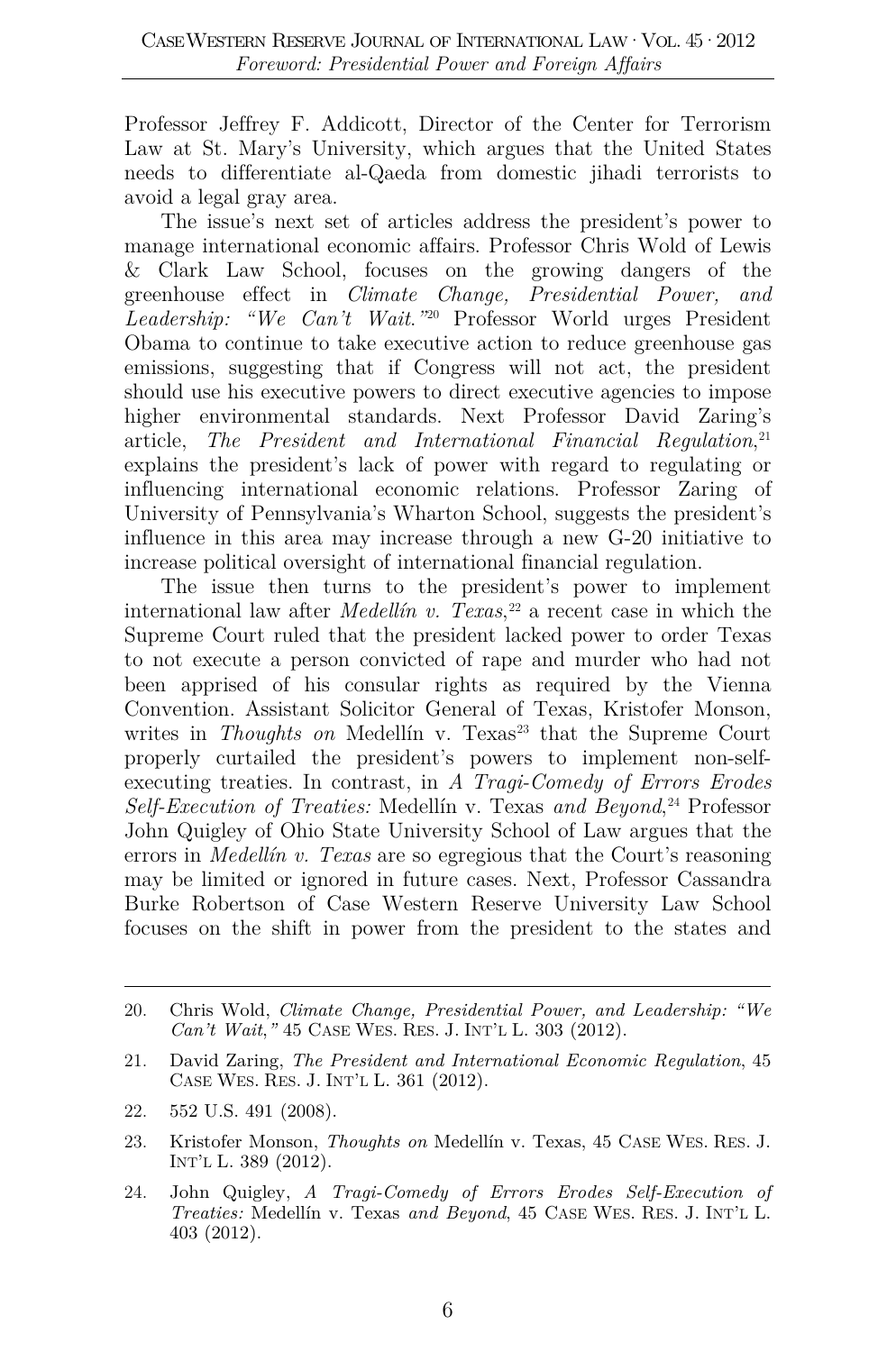Congress in *The Politicization of Judgment Enforcement*. [25](#page-7-0) Professor Robertson suggests that by limiting presidential power, the Court leaves application of international law in the United States open to politicization and less coherent policies. This section then concludes by focusing on the courts' broader role with respect to checking executive power in *War Powers, Foreign Affairs, and the Courts: Some Institutional Considerations*[26](#page-7-1) by Jonathan Entin, Case Western Reserve University School of Law's Associate Dean for Academic Affairs. Dean Entin notes that procedural and jurisdictional obstacles often prevent courts from resolving the debate over the roles of Congress and the president in war and foreign affairs, and even when ruling against the president, courts have showed considerable deference to the executive's powers in the area of foreign relations.

The symposium issue then examines two case studies of presidential power and international law in crises. The first involves maritime disputes. In *United States Ratification of the Law of the Sea Convention: Securing Our Navigational Future While Managing China's Blue Water Ambitions*, [27](#page-7-2) Professor Michael J. Kelly, President, U.S. National Section, of the International Association of Penal Law and Associate Dean of Creighton University School of Law, argues that China's naval growth makes U.S. ratification of the United Nations Convention on the Law of the Sea more crucial than ever. The second involves the crisis in Syria. In *Preventing Mass Atrocity Crimes: The Responsibility to Protect and the Syria Crisis*, [28](#page-7-3) Paul R. Williams, J. Trevor Ulbrick, and Jonathan Worboys argue that the president may employ low-intensity military operations in accordance with the Responsibility to Protect doctrine when other options have been exhausted.

The Presidential Power and Foreign Affairs section of the Journal closes with a debate between Ambassador Pierre-Richard Prosper and Professor William Burke-White, whose transcript appears in *Comparing the Approaches of the Presidential Candidates*. [29](#page-7-4)

- <span id="page-7-0"></span>25. Cassandra Burke Robertson, *The Politicization of Judgment Enforcement*, 45 CASE WES. RES. J. INT'L L. 435 (2012).
- <span id="page-7-1"></span>26. Jonathan L. Entin, *War Powers, Foreign Affairs, and the Courts: Some Institutional Considerations*, 45 CASE WES. RES. J. INT'L L. 443 (2012).
- <span id="page-7-2"></span>27. Michael J. Kelly, *United States Ratification of the Law of the Sea Convention: Securing Our Navigational Future While Managing China's Blue Water Ambitions*, 45 CASE WES. RES. J. INT'L L. 461 (2012).
- <span id="page-7-3"></span>28. Paul R. Williams, J. Trevor Ulbrick & Jonathan Worboys, *Preventing Mass Atrocity Crimes: The Responsibility to Protect and the Syria Crisis*, 45 CASE WES. RES. J. INT'L L. 473 (2012).
- <span id="page-7-4"></span>29*.* Amb. Pierre-Richard Prosper & William Burke-White, *Comparing the Approaches of the Presidential Candidates*, 45 CASE WES. RES. J. INT'L L. 369 (2012).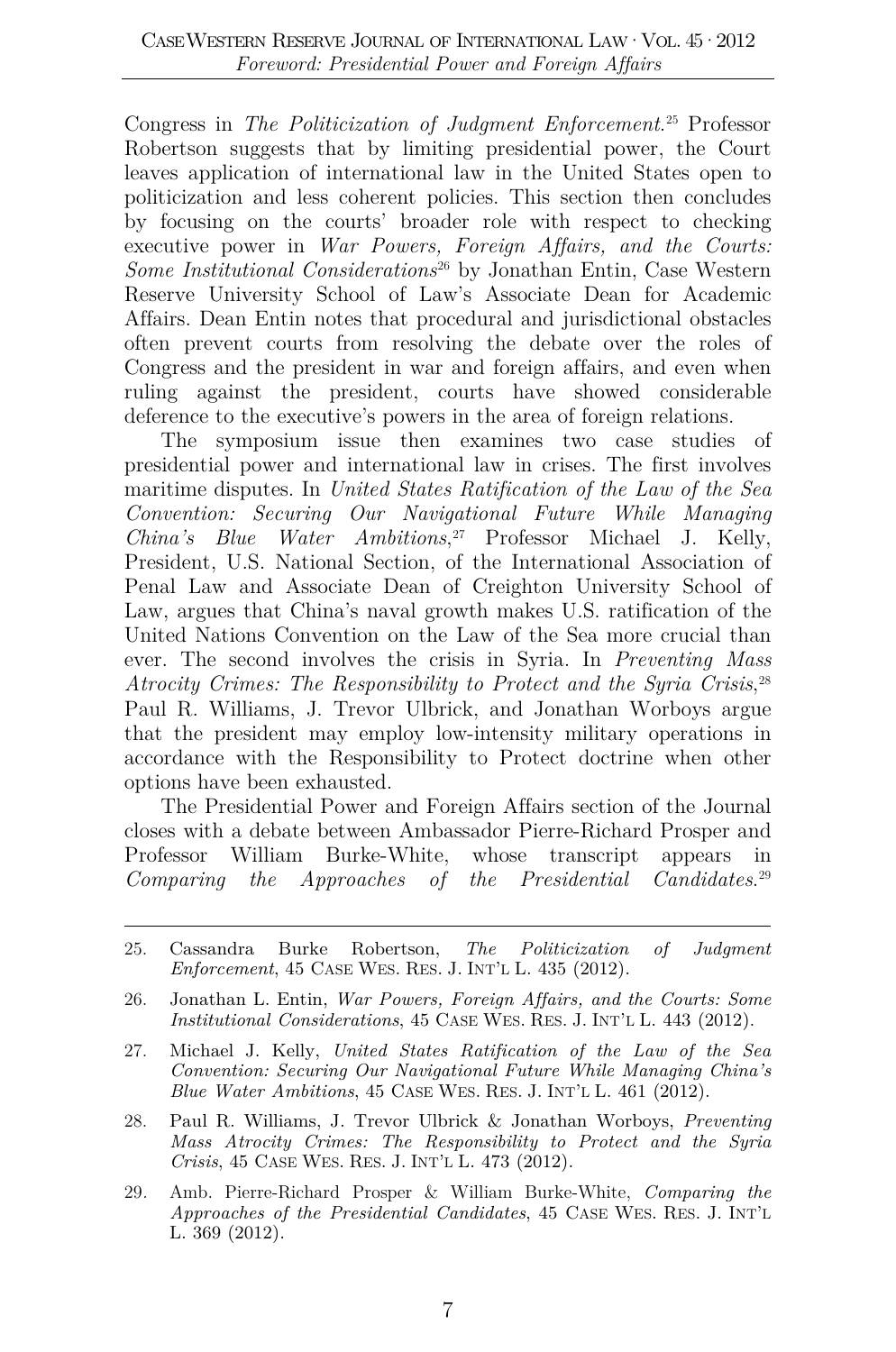Ambassador Prosper, Foreign Policy Adviser to the Campaign of Governor Romney and Professor Burke-White, Deputy Dean, University of Pennsylvania School of Law and former member of the policy planning staff at the U.S. State Department in the Obama Administration, highlight the fundamental differences in Democratic and Republican foreign policy approaches.

The Symposium articles are followed by the Cox Center Humanitarian Award Lecture, delivered by Fatou Bensouda, the newly elected Chief Prosecutor of the International Criminal Court. Her speech, entitled *Reflections from the International Criminal Court Prosecutor*, [30](#page-8-0) assesses the challenges and progress made by the International Criminal Court during its ten-year history and previews a new, more cooperative approach, designed to improve the operations of the Court and its relations with countries around the globe.

The issue's final section is comprised of three student notes. Jessica A. Feil's *Cyberwar and Drones: Using New Technologies, From Espionage to Action*<sup>[31](#page-8-1)</sup> draws an analogy to the international law applicable to use of drones in suggesting a framework for regulating use of cyberwar. The *Journal*'s Note of the Year, *Lending an 'Invisible Hand' to the Navy: Armed Guards as a Free Market Assistance to Defeating Piracy*[32](#page-8-2) by Brittany E. Pizor, examines the pros and cons and ramifications of having armed security guards on merchant vessels in an effort to deter piracy. Finally, Nicholas P. Weiss's *Somebody Else's Problem: How the United States and Canada Violate International Law and Fail to Ensure the Prosecution of War Criminals*, [33](#page-8-3) argues that even though the United States and Canada assert they are not safe havens for perpetrators of war crimes and crimes against humanity, these countries have failed to comply with their international law obligations to vigorously prosecute such persons found within their borders.

The articles and notes contained in this special double issue of the *Journal of International Law* were the combined effort and support of many people. We would like to thank all of those who participated in the Presidential Power, Foreign Affairs & the 2012 Election Symposium on September 7, 2012 for their scholarly insights. We

- <span id="page-8-2"></span>32. Brittany E. Pizor, *Lending an 'Invisible Hand' to the Navy: Armed Guards as a Free Market Assistance to Defeating Piracy*, 45 CASE WES. RES. J. INT'L L. 545 (2012).
- <span id="page-8-3"></span>33. Nicholas P. Weiss, *Somebody Else's Problem: How the United States and Canada Violate International Law and Fail to Ensure the Prosecution of War Criminals*, 45 CASE WES. RES. J. INT'L L. 581 (2012).

<span id="page-8-0"></span><sup>30.</sup> Fatou Bensouda, *Reflections from the International Criminal court Prosecutor*, 45 CASE WES. RES. J. INT'L L. 505 (2012).

<span id="page-8-1"></span><sup>31.</sup> Jessica A. Feil, *Cyberwar and Drones: Using New Technologies, From Espionage to Action*, 45 CASE WES. RES. J. INT'L L. 513 (2012).